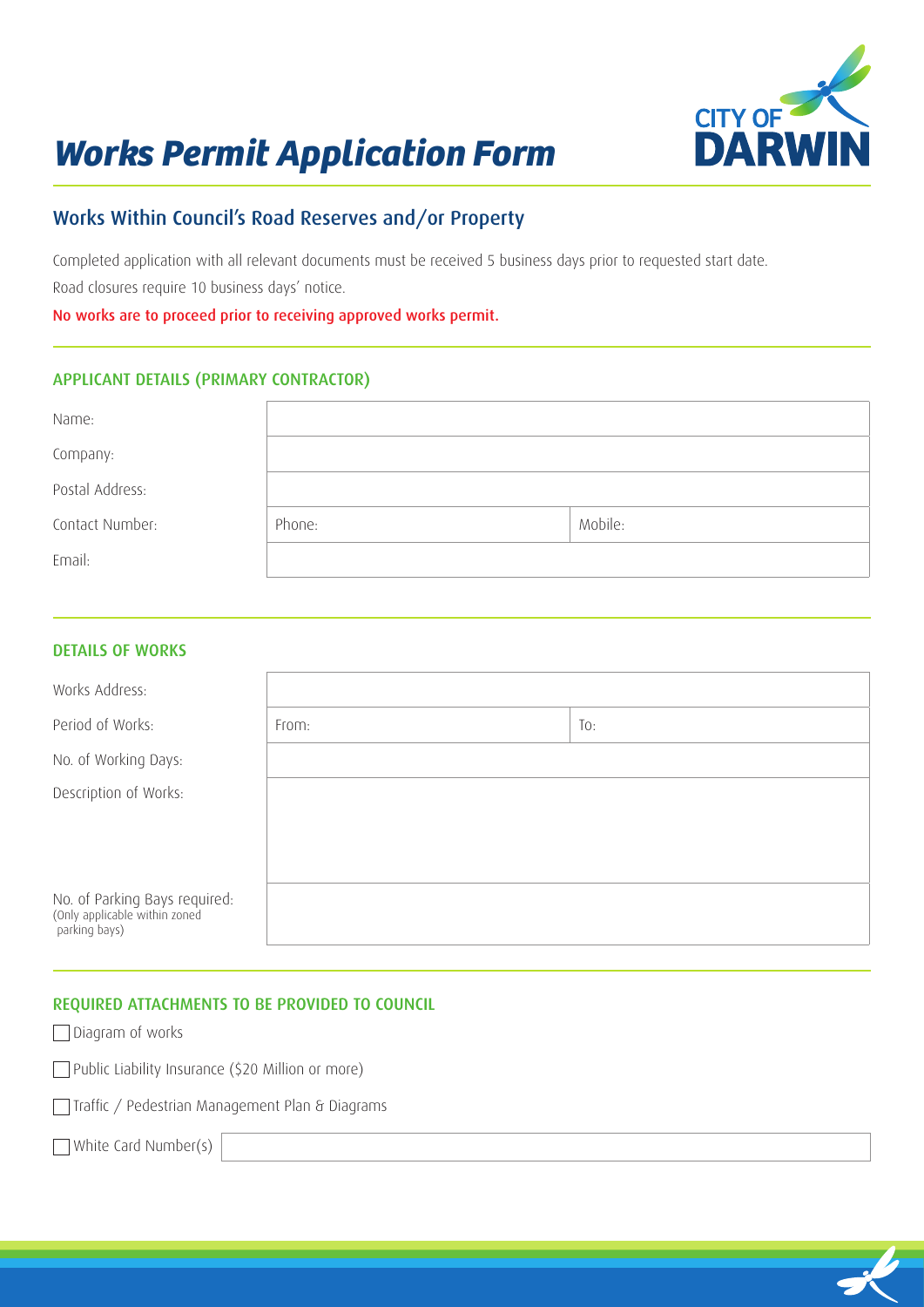| <b>PURPOSE OF WORKS</b> |                     |                     |                                                                                                                     |
|-------------------------|---------------------|---------------------|---------------------------------------------------------------------------------------------------------------------|
| $\Box$ Development      | Communications      | Stormwater          | Sewerage                                                                                                            |
| Power                   | Water               | Driveway            | Other                                                                                                               |
| <b>TYPE OF WORKS</b>    |                     |                     |                                                                                                                     |
| $\Box$ Excavation       | Driveway / footpath | Load / unload goods | Road Closure<br>Connection                                                                                          |
| $\Box$ Bin / container  | Gantry              | Hoarding            | Other<br>$\mathcal{L}$                                                                                              |
| <b>TYPE OF VEHICLE</b>  |                     |                     |                                                                                                                     |
| $\Box$ Crane (size)     | 6 Wheel Truck $(+)$ | Chipper             | Concrete Pump / Truck                                                                                               |
| $\Box$ Bin / Container  | Bob Cat             | Excavator           | Scissor Lift                                                                                                        |
| □ Cherry Picker / EWP   | Other               |                     |                                                                                                                     |
| I (Name)                |                     |                     |                                                                                                                     |
| □                       |                     |                     | have read and agreed to undertake and abide by the Conditions of Approval attached to this document and any special |
|                         |                     |                     |                                                                                                                     |

- conditions placed on the permit.
- Note: Work Permit Application will not be validly lodged unless the applicant has ticked the box indicating acceptance of the Conditions.

#### Privacy Statement

The information requested is being collected by the City of Darwin to be able to carry out its functions. The City of Darwin may disclose the information provided by you to a third party, in accordance with the NT Information Act or our Privacy Policy which is available on our website www.darwin.nt.gov.au or contact 89300 300.

# Definitions

Diagram of works - A diagram completed in accordance with relevant Australian standards by a Work Zone 1 certified individual or company that identifies how vehicular and pedestrian traffic will be managed around the work site.

Traffic Control Diagram – A diagram completed in accordance with relevant Australian standards by a Work Zone 1 certified individual or company that identifies how vehicular and pedestrian traffic will be managed around the work site.

| City of Darwin     | Postal    | GPO Box 84, Darwin NT 0801 |
|--------------------|-----------|----------------------------|
| Civic Centre       | Telephone | $(08)$ 8930 0300           |
| Harry Chan Avenue  | Facsimile | (08) 8930 0311             |
| Darwin NT 0800     | Email     | darwin@darwin.nt.gov.au    |
| ABN 11 503 313 301 | Website   | www.darwin.nt.gov.au       |
|                    |           |                            |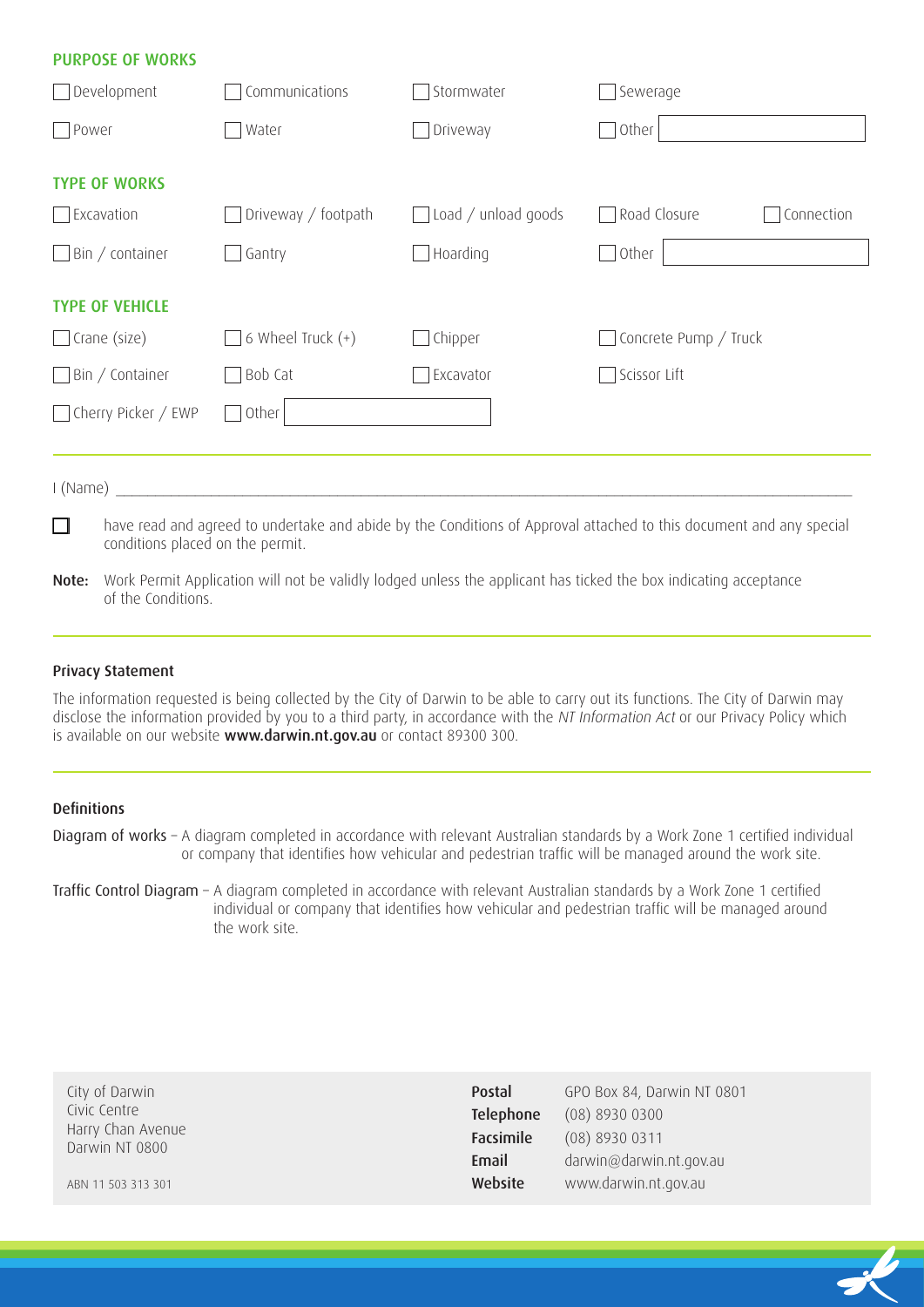# CONDITIONS OF APPROVAL FOR WORKS PERMITS

These Conditions apply to any Permit granted by the Council to an Applicant to carry out works on Council land, including roads, parks and reserves and/or infrastructure. Fees and charges will apply to all permits and can be viewed online at www.darwin.nt.gov.au.

By applying for a Permit, the Applicant accepts these Conditions and any other special conditions which the Council deems necessary and are stated in the Permit.

General

- It is the responsibility of the Applicant to provide a minimum of 5 business days for the Council to process a Works Permit Application.
- Works Permits will be issued to Applicants on an individual job basis.
- The Works Permit Application must clearly state the type of works being carried out and include all attachments.
- Generally, the Works Permit will only allow works to be carried out between the hours of 7am to 7pm Monday to Saturday and 9am to 6pm Sunday and Public holidays, unless otherwise agreed in writing by Council. Any times outside of the regular working hours will require a Noise Management Plan to be submitted and approval from the NTEPA.
- The Applicant accepts complete responsibility for determining the location of all property, services and equipment of public authorities in the vicinity of the works described and to take all steps necessary to protect any such property, equipment and services which may be located within the area, including trees.
- The Applicant must observe all necessary safety precautions and requirements relating to the use of signs, barriers, hoardings and warning devices for works in progress currently specified by the Standards Association of Australia, Work Health and Safety and as directed by Council.
- Liability insurance for an amount not less than \$20,000,000 in the name of the Applicant must be provided with the Works Permit Application.
- Traffic / Pedestrian Management Plan & diagrams are to be compiled by a person with Level 1 Work Zone Traffic Management Accreditation and must be supplied with the Works Permit Applicationfor all jobs. All persons setting up and manning traffic control must have Level 2&3 Work Zone Traffic Management Accreditation.
- The Applicant must maintain all works in a condition suitable for the safe and comfortable passage of vehicles and pedestrians at all times until the works are fully reinstated, whether the reinstatement is to be performed by Council or the Applicant. Reinstatement is to be inspected by Council officer.
- The Council reserves the right to suspend, revoke or cancel a Works Permit, if the Applicant fails to comply with these Conditions or any other applicable law, including Occupational Health & Safety requirements.
- Where a security deposit is required the Applicant authorises the Council to deduct from the security deposit, any costs incurred by the Council in having to perform any reinstatement works for any cause whatsoever.
- The Permit may be revoked if weather conditions do not permit trafficable, vehicular or pedestrian use within any given area.
- The Applicant must ensure that all security/safety fencing clearly identifies the contractor's name and contact details.
- The Applicant indemnifies the Council against all expenses, loss, damages and costs that the Council may sustain or incur as a result, whether directly or indirectly, of:
	- any breach of these Conditions by the Applicant; or
	- any loss of or damage to any property or injury to or death of any person caused or contributed to by the Applicant or the Applicant's personnel.
	- The Council reserves the right to add to or vary the Conditions or special conditions that apply to a specific Permit, at any time by giving reasonable prior notice to the Applicant.

#### Parks and Reserves

- Where works require entry onto Council's parks or reserves, a site meeting between the Applicant and Council's representative must take place prior to the Works Permit Application being submitted.
- To prevent root zone compaction, no vehicular traffic is permitted within a diameter twice that of a tree's crown perimeter.
- There will be no access permitted to Council's parks or reserves during the wet season (November until April).
- No pegs, stakes or other like devices are to be driven into the surface of a park, reserve or oval without approval of Council.